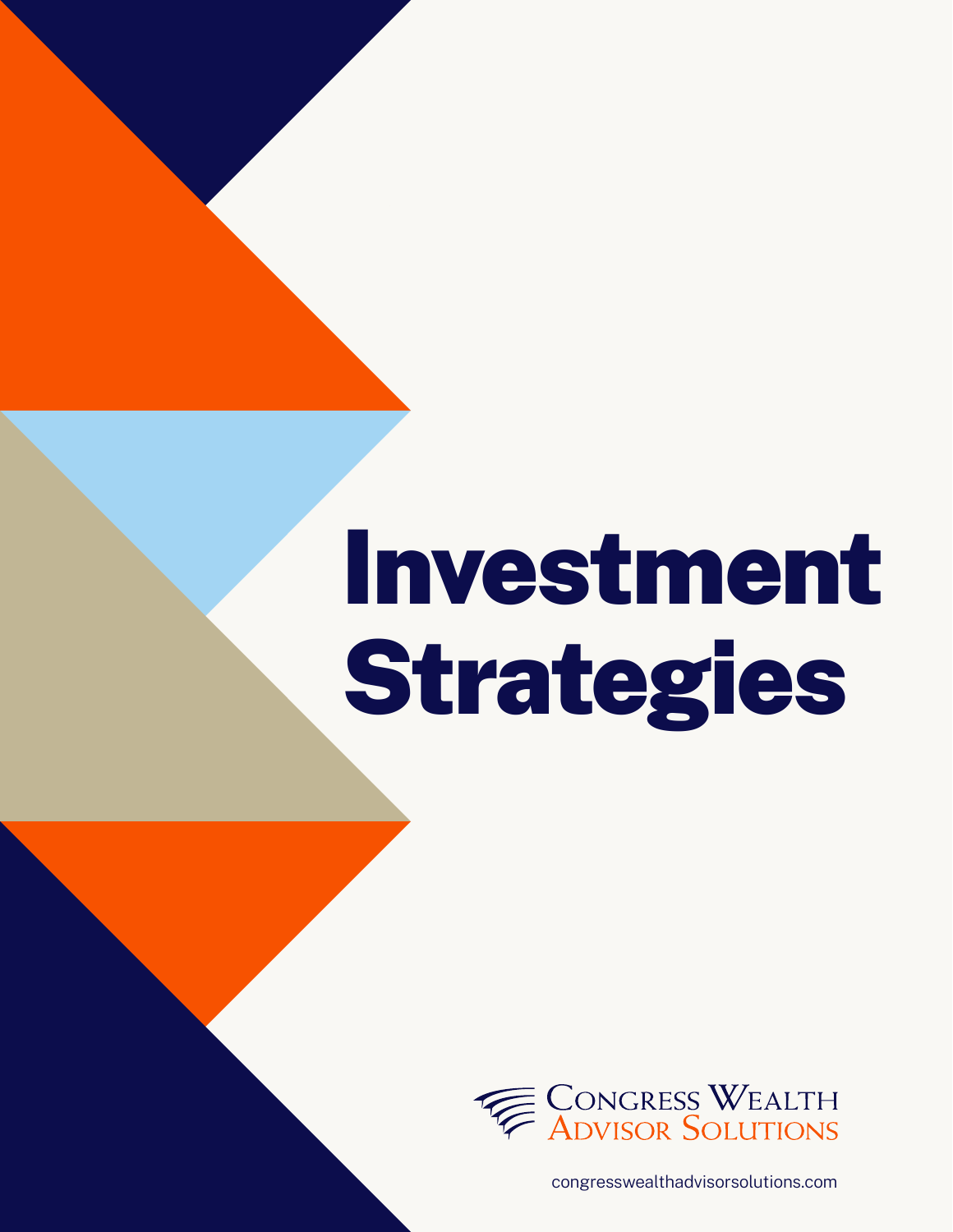# A Strategy For Every Investor

Following the tech crash in the early 2000s, Congress recognized the need for better risk management in it's portfolios to protect assets in a market downturn. First, Congress began by identifying strategies that would improve upon traditional diversification and rebalancing to manage risk. Second, we learned there are multiple strategies that can successfully grow your assets, each with very different investment risks associated with them. Finally, Congress identified three primary types of risk that should be considered when selecting the right investment strategy:

#### » **Market Risk**

the chance that the overall financial markets will decline.

#### » **Manager Risk**

the chance that a portfolio manager will make a mistake in his or her allocations. In other words, human error.

#### » **Strategy Risk**

the chance that a strategy stops working. As the old investment saying goes - strategies work until they don't.

With all of this in mind, Congress developed certain investment strategies each with a unique approach to risk management. These strategies are the product of thousands of hours of research and the extensive hands-on experience of our investment team.

There is no one size fits all investment strategy for every investor. Congress' investment strategies allow investors to find the one that is best suited for their circumstances.

The Strategic Market and Dynamic Market Strategies are more passive in approach and will be attractive to an investor who believes that no manager can consistently produce a better riskreward outcome than the market.

Our flagship Dynamic Prime or Dynamic Quant Strategies are more risk managed and would be a good option for an investor who believes a manager or strategy can consistently out perform the market and their primary concern is protecting their nest egg from market declines.

Each of our strategies offer a menu of risk models from conservative to aggressive to fit your needs. Once a strategy is selected, an investor needs to identify how much risk is appropriate given personal risk tolerance and financial circumstances.



## How much protection do they offer against common investment risks?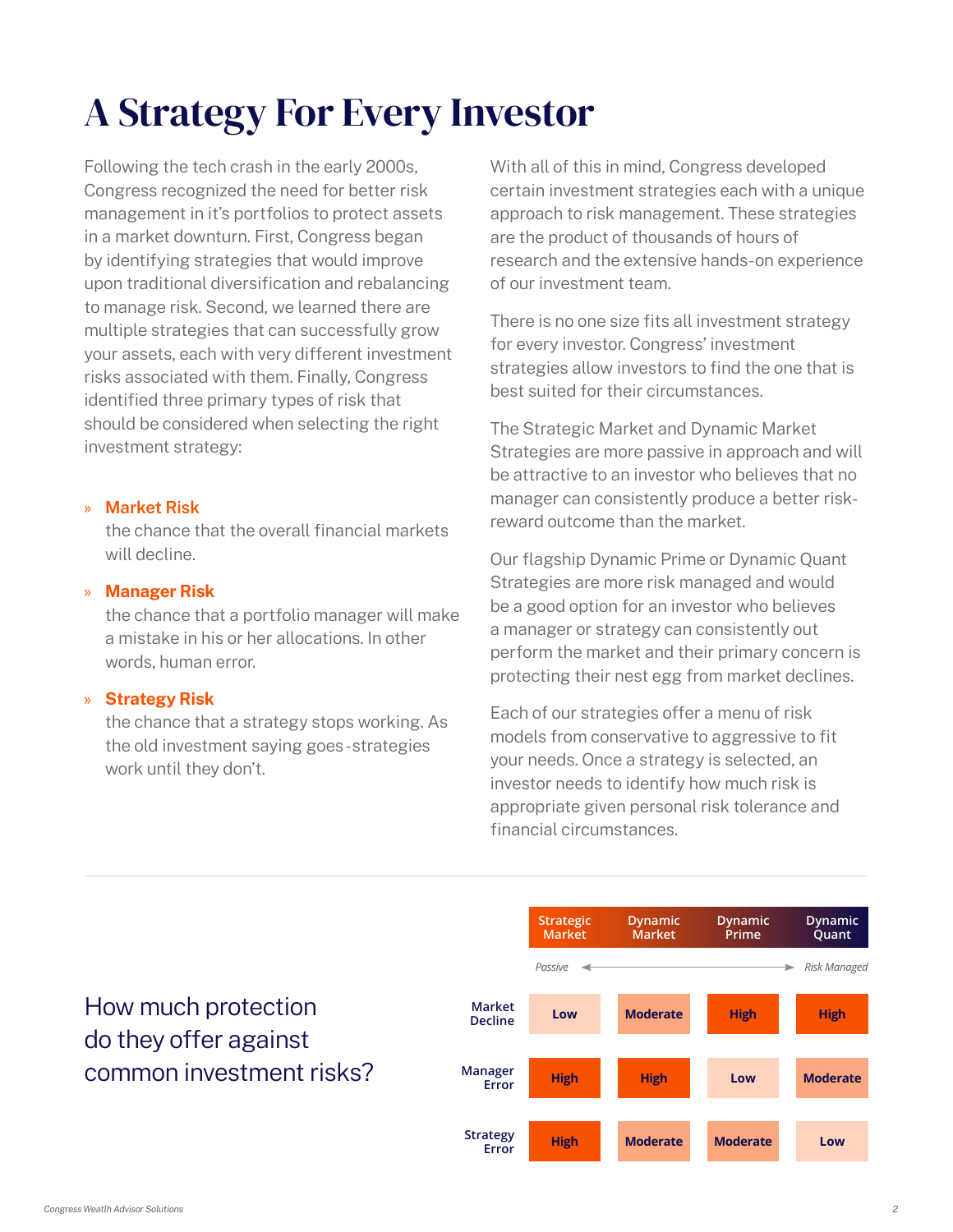# The Strategic Market Strategy Comfortable receiving market returns.

Congress' Strategic Market Strategy is invested in a globally diversified portfolio of twenty asset classes, including equity, fixed income and alternative asset classes and is designed to replicate market performance over the long term. The Nobel prize winning portfolio construction theory is called Modern Portfolio Theory.

#### **Modern portfolio theory**

Modern Portfolio Theory ("MPT") seeks to achieve the highest market return for a given level of risk by employing two risk management techniques: diversification and rebalancing.

Diversification is best explained by the adage "don't put all of your eggs in one basket." The benefits of diversification are well-known. By combining multiple asset classes that react independently in the same market circumstances, the "zig and zag" of the returns of individual asset classes offset one another to produce a less volatile ride.

Rebalancing is a technique that periodically buys and sells asset classes to preserve the targeted asset allocation and thereby the benefits of diversification. By purchasing asset classes that have fallen in value (buying low) and selling asset classes that have increased in value (selling high), the rebalancing process also tends to improve returns over time.

MPT portfolios are also highly tax efficient. Since transactions are generally limited to rebalancing and those transactions are infrequent, few capital gains are realized. Instead of paying dollars to Uncle Sam, they remain invested to continue compounding returns for you.

#### **Not all MPT solutions are created equal**

Congress' Strategic Market portfolios stand apart from other MPT portfolios based on:

#### **Risk Management**

Congress carefully selected 20 assets classes to represent a truly diversified portfolio that can also produce a market return. Among them are alternative asset classes with low correlations and a variety of securities designed to better hedge the risk of rising interest rates.

#### **Low Cost Structure**

MPT portfolios are designed to replicate their benchmark and are very likely to consistently under perform their benchmark by an amount equal to the management costs of the portfolio. Congress seeks to minimize that drag by employing ETFs with low expense ratios and using ETFs with no transaction fees whenever possible.

#### **Tax Management**

Over and above the natural tax efficiency of MPT portfolios, Congress employs asset location and tax loss harvesting. Asset location places securities with the highest potential for taxable income/gains in tax-deferred accounts. Studies show this technique can add 0.20-0.50% to after-tax returns.

#### **Planning Flexibility**

Congress can customize Strategic Market portfolios to accommodate legacy securities and other important planning requirements.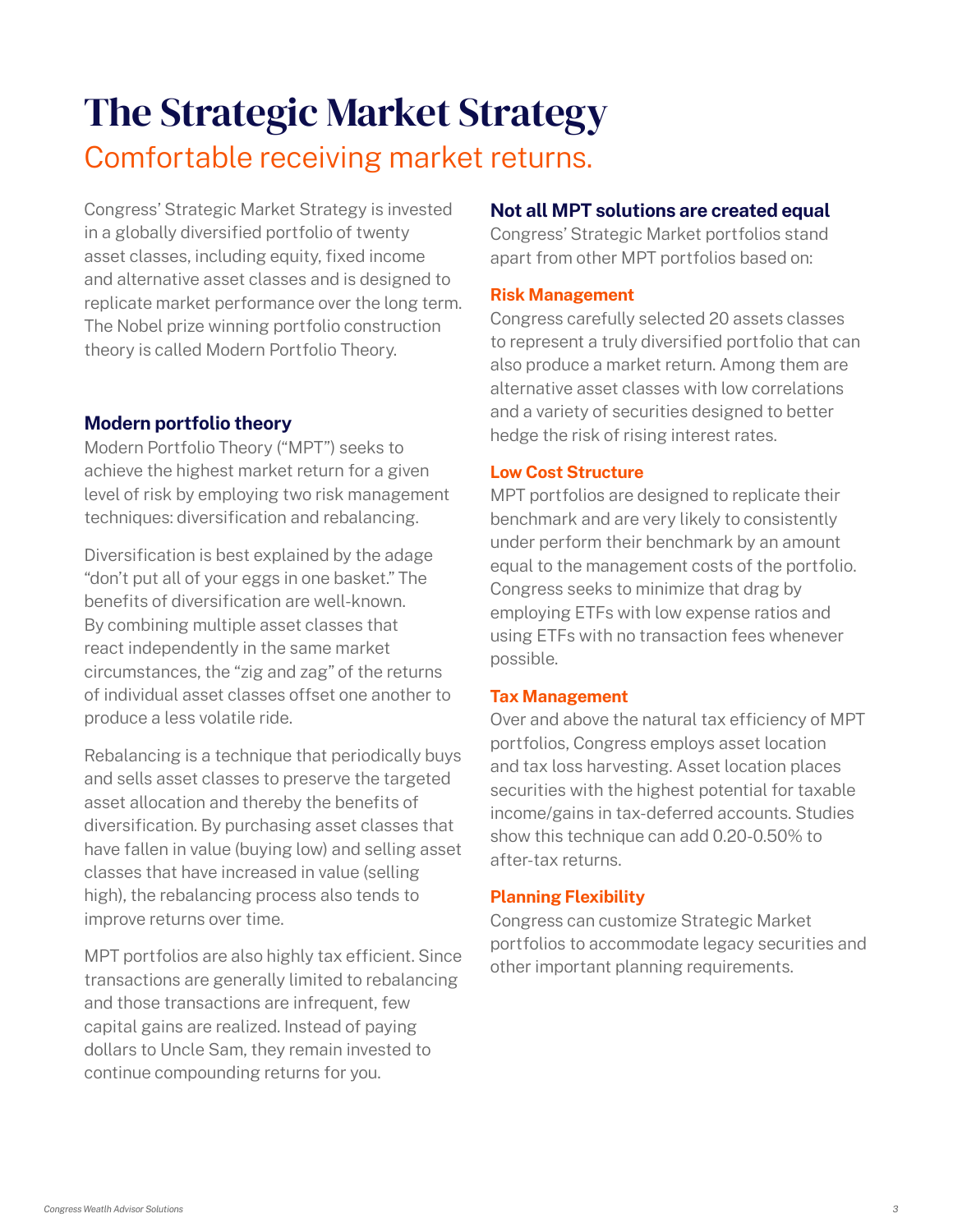# The Dynamic Market Strategy Embracing the market ... safely.

Dynamic Market Strategy is for investors who prefer a passive MPT-based solution but who are seeking an added degree of risk management.

#### **Modern portfolio theory…Plus**

The Dynamic Market Strategy is constructed with a Core Portfolio (70%) and a Satellite Portfolio (30%). The Core Portfolio invests in the Strategic Market Strategy, a traditional MPTbased portfolio designed to capture the returns as well as the risks of the market.



The Satellite Portfolio provides a degree of risk management intended to mitigate Market Risk and improve returns. The risk overlay employed by the Satellite Portfolio adjusts the allocation between equities and fixed income when market valuations reach extremes. For example, when the risk overlay determines that markets are very cheap, fixed income are sold and equities are purchased. Alternatively, when the risk overlay determines that markets are very expensive, equities are sold and fixed income are purchased. This is a best practice commonly employed by wealth managers based on the same academic research that supports MPT.

#### **How it works**

Congress created a proprietary risk overlay that drives the asset allocation decision in the Satellite Portfolio. The risk overlay is driven by: market valuation and technical momentum.

#### **Market Valuation**

It is well documented that valuation is a terrible indicator of short-term investment returns but an excellent indicator of longterm returns (five or more years). This can be a powerful piece of information for a long term strategic investor. For example, our research has found that when valuations are expensive, annual returns over the ensuing five years average only 0.3%per annum in a range of -7% to +10%. By contrast, when valuations are cheap, annual returns average 17% per annum in a range of +7% to +30%.1

#### **Technical Momentum**

A common investment pitfall of valuation is that an asset class can be cheap and then become even cheaper still. This phenomenon is called a "value trap." To avoid this possibility, Congress employs technical momentum indicators to determine when markets have bottomed and it is safe to purchase cheap assets. Conversely, markets can continue to rise even when expensive. These indicators also ensure Congress does not sell equities too soon.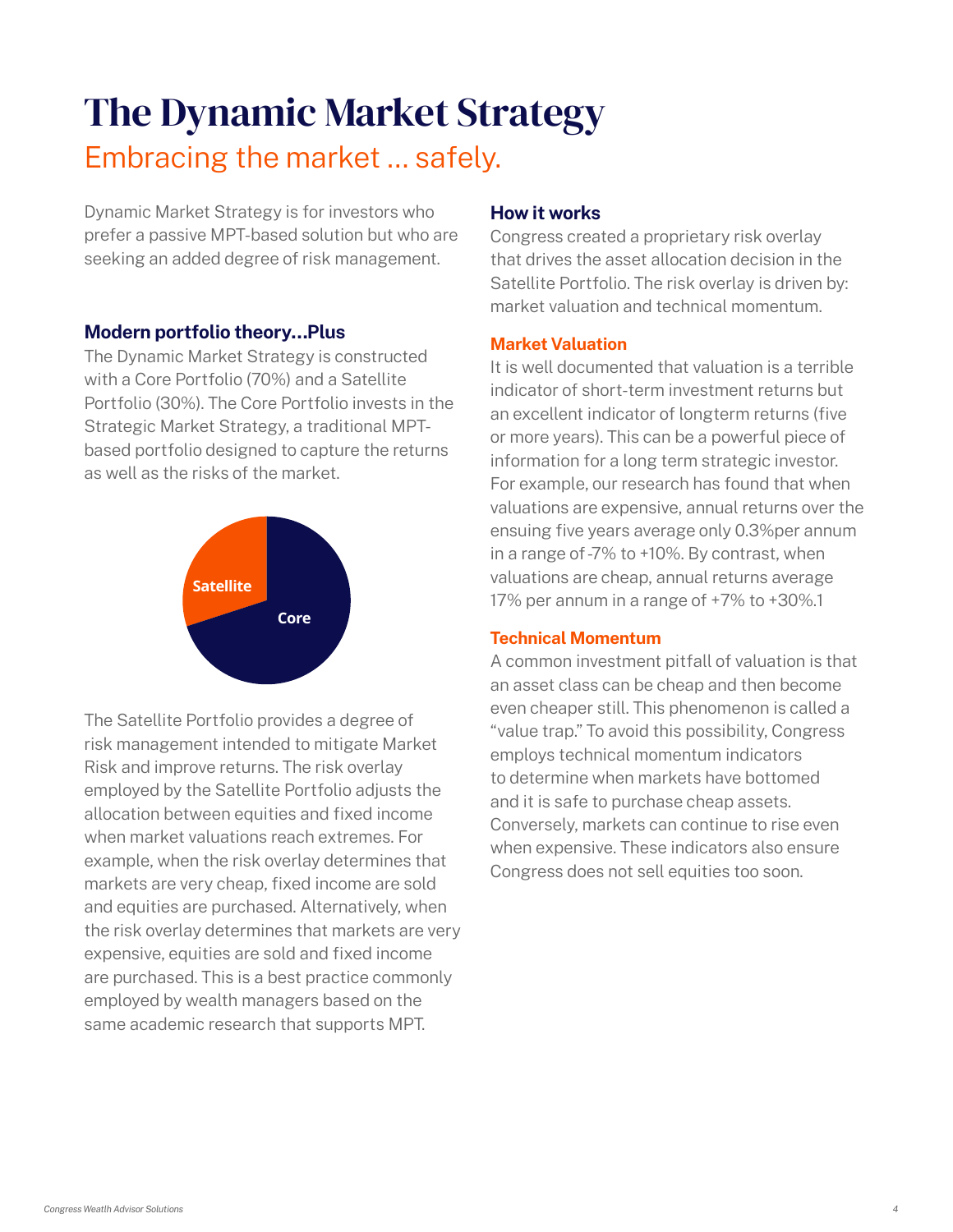# The Dynamic Prime Strategy Tactical, risk-managed portfolios.

Dynamic Prime Strategy is for investors who believe that active management can reduce portfolio volatility (risk) during market declines and outperform over a complete market cycle - Bull Cycle and Bear Cycle.

#### **A more effective way to manage risk**

As investment markets have become more global, asset classes that once acted differently under the same market conditions are now acting increasingly similar and the effectiveness of diversification has been lessening – especially in market declines.

Dynamic Prime adheres to the MPT principles of diversification and rebalancing, but it seeks to improve risk management by also considering the value characteristics of asset classes. Rather than target a strict asset allocation for a fixed list of asset classes, Dynamic Prime targets an acceptable range of portfolio volatility for each Risk Model. This change provides the freedom to select the most attractive securities to construct a portfolio consistent with the outlook of investment markets, asset classes and sectors.

The Congress Investment Team conducts a rigorous process that continuously evaluates the business cycle, monetary policy, valuation, technical conditions, quantitative analysis and Independent Research to ascertain the most probable risk-return outlook for global investment markets. Then portfolio volatility, sector rotation and security selection are considered.

#### **Targeted Volatility**

Based on an evaluation of the weight of the evidence,Dynamic Prime can increase or reduce portfolio volatility relative to the portfolio benchmarks. These changes allow us to reduce risk in anticipation of bear markets or increase risk in anticipation of bull markets.

#### **Sector Rotation**

Within asset classes, the investment team also evaluates the attractiveness of underlying sectors to manage risk. For example, the team might sell more volatile late cyclical sectors of the stock market to own less volatile, defensive sectors.

#### **Security Selection**

Once a targeted portfolio volatility and/or sector rotation strategy is determined, the team conducts a bottoms-up evaluation of ETFs and mutual funds to identify the security best suited for the investment objective.

#### **Our safeguards**

The investment process is designed to defend against mistakes. By reducing the frequency and magnitude of errors, the process increases the probability of achieving better than benchmark outcomes.

- » Investment decisions are made as a team. Our strategy doesn't depend on a single super star manager who could go cold or make a series of investment mistakes.
- » A weight-of-the-evidence approach is employed that requires a majority of factors to support decision making. This helps defend against the possibility that dogmatically following any one factor will lead to an incorrect conclusion.
- » Decisions are made using both qualitative (judgment, experience and intuition) and quantitative (rules-based mathematical and statistical models) decision-making.
- » Trades tend to be small and incremental believing that sudden, large shifts in the portfolio put clients' money at greater risk.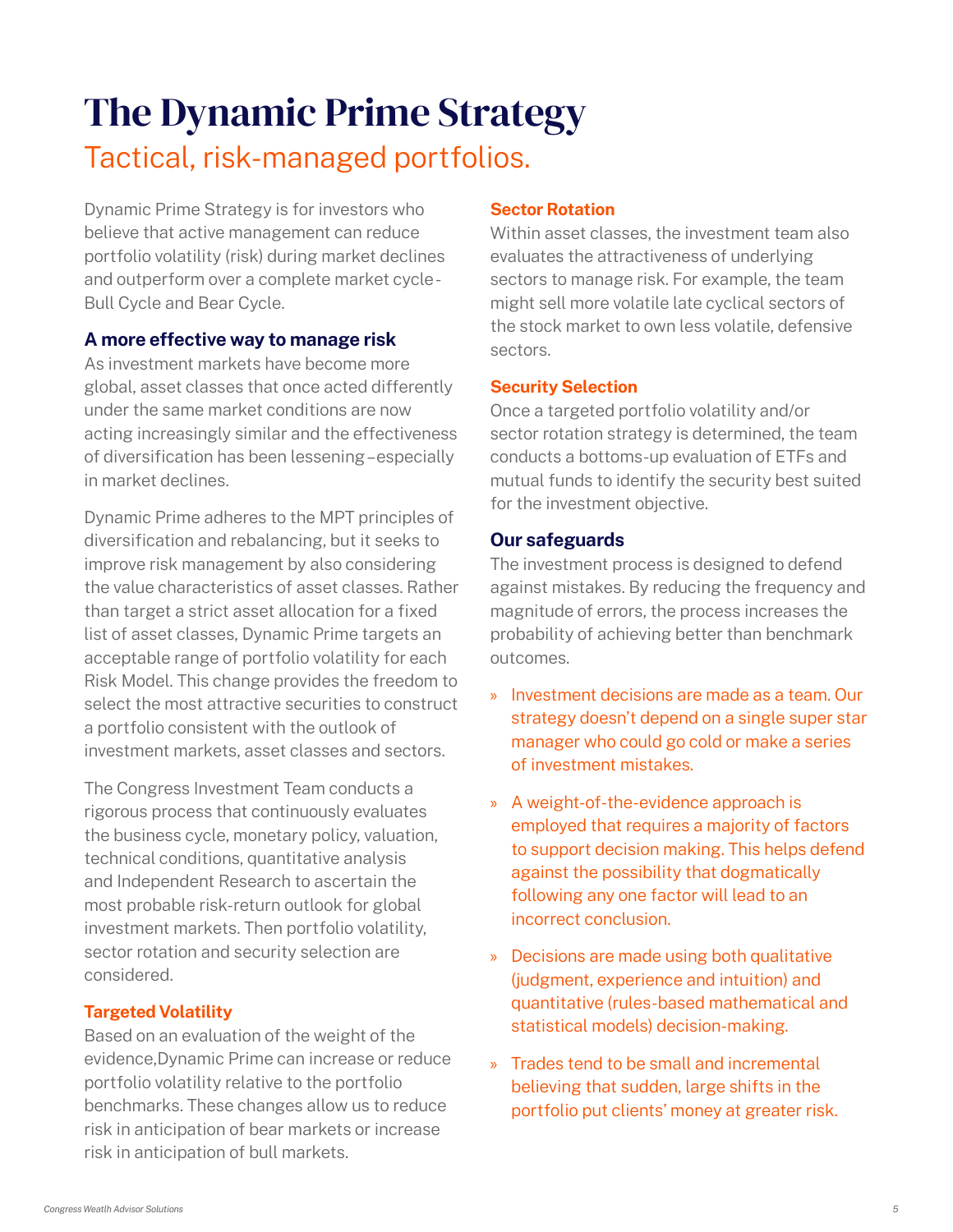# The Dynamic Quant Strategy Protecting against market decline and manager error.

The Dynamic Quant Strategy is for investors who prefer a more active risk-managed solution, but who seek some measure of balance between the more qualitative decision-making of a manager - Manager Risk - and the less emotional decision making of a quantitative strategy - Strategy Risk.

#### **A different kind of quant strategy**

Many quant strategies available today are 100% driven by algorithms, primarily based on price momentum. In other words, they "put all their eggs in one basket".



Dynamic Quant is something different. As a fiduciary and recognizing that quant strategies tend to work right up until to the moment they fail, Congress believes offering a strategy 100% dependent on an algorithm was imprudent. Dynamic Quant hedges that risk by creating a Core Portfolio (62.5%) with Congress' flagship Dynamic Moderate Growth ("DMG") Strategy and a Satellite Portfolio (37.5%) with its US quantitative strategy. In addition, consistent with Congress' bias towards value, the quantitative algorithm is driven primarily by relative valuation and, to a lesser extent, price momentum.

#### **How it works**

Congress created a proprietary US-rules based quantitative algorithm to drive the asset allocation decision in the Satellite portfolio.

The algorithm is driven first by asset class attractiveness and then by US sector selection.

#### **Asset Class Attractiveness**

The algorithm must first decide on the relative attractiveness of fixed income assets (cash and bonds) versus equities. The algorithm employs a proprietary relative price momentum algorithm to decide whether equities are sufficiently attractive to invest in.

#### **Sector Selection**

Once the algorithm decides to own growth assets (equities), the algorithm scores the attractiveness of the 11 sectors that comprise the S&P 500 based on relative valuation (75%) and price momentum (25%). The algorithm then invests the Satellite Portfolio in the most attractive sectors.

#### **One model for all seasons**

Dynamic Quant offers only one risk model. In a neutral posture, it will own 75% equities and 25% fixed income. The considerable variability in asset allocation in the core and satellite portfolios based on market conditions obviate the need for more than one model. In a bearish posture, the model might carry 80% fixed income and 20% equities. In a bullish posture, the model might own 88% equities and 12% fixed income.

#### Bearish Posture



#### Bullish Posture

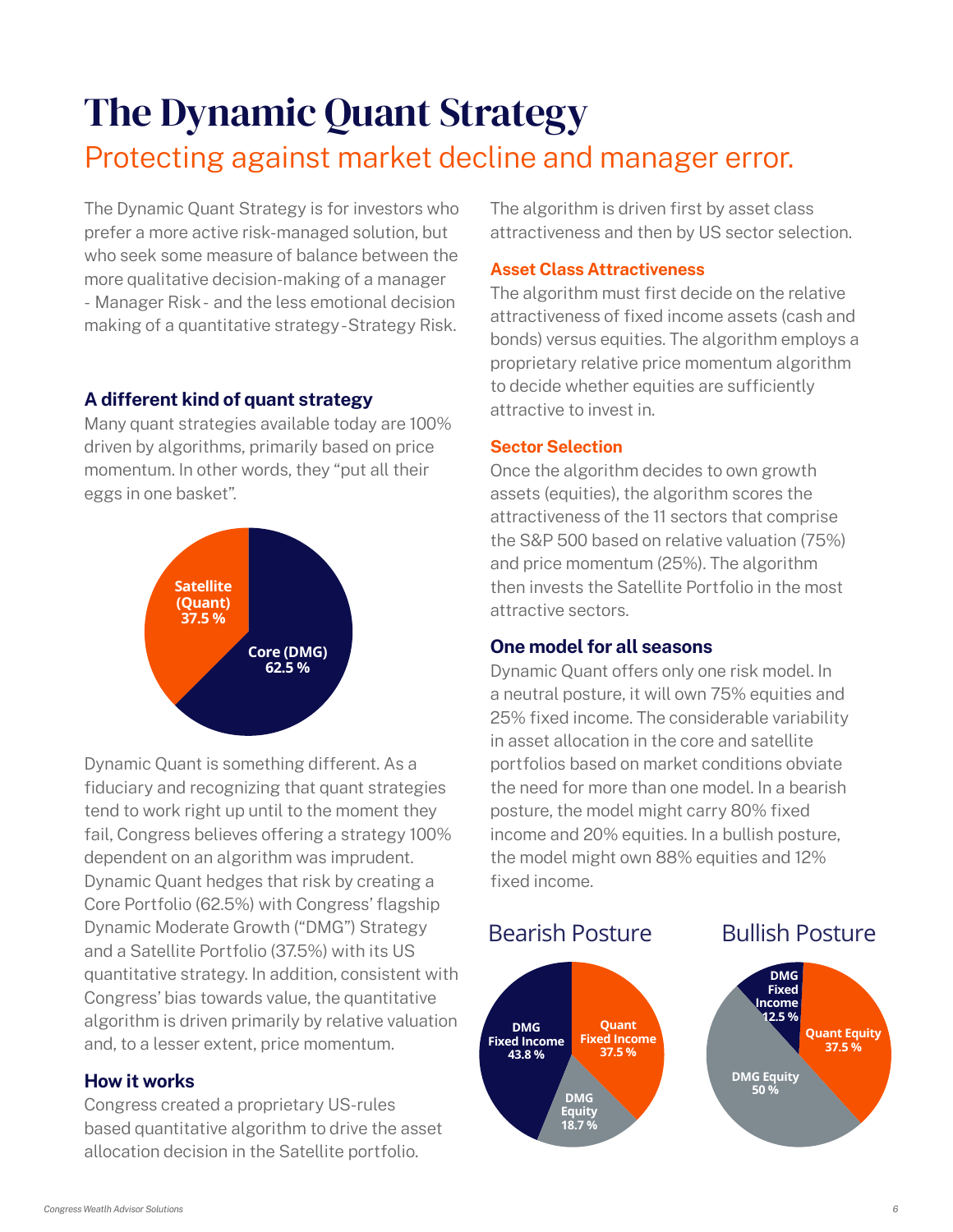# Clean Green Global For the social responsible investor.

The Clean Green Global portfolio series ("CGG") makes it easy to invest intelligently by doing good. To that end, Congress has created an investment portfolio that allows client investors to support companies that are environmentally friendly and sustainable, socially aware and conscious, and offer governance that is capable and effective. Our investment team has thoughtfully selected a portfolio of exchangetraded funds (ETFs). Most of the ETFs have positive environmental, social, and governance (ESG) characteristics, which are designed to offer risk and return traits similar to comparable non-ESG indexes.

CGG is built to help mitigate downside risk and volatility, while allowing upside returns. The holdings include companies that have been shown to be well run, as well as socially conscious, gender aware and diverse. Some are environmentally positive and have geared operations toward manufacturing and services using an environmentally sustainable supply chain to produce a profitable outcome.

Congress' CGG is a platform of portfolios based on two different strategies: one emphasizing passive investing and the second offering an active satellite component along with a passive core. Both strategies are diversified across 16 asset classes and include index-based ETFs that screen the underlying holdings to favor companies that rank highly\* on factors relating to ESG characteristics.

In short, the CGG platform is designed for those investors who are interested in positioning their investment portfolio to be more socially and environmentally responsible but want to be secure in the knowledge that a professional manager is selecting and adjusting the holdings when necessary, in their best interest.

Clean Green Global offers investors a chance to align their own personal core values regarding the environment, gender equality, social consciousness, and even corporate governance, with their choice of investment strategy. Congress' analysts have spent the time to do the research, to attempt to find those ETFs that fit their screens for social responsibility, that screen out corporate malfeasance, environmental waste, and the socially objectionable or controversial, and come up with choices that you'd be proud to tell your friends and relatives about. These portfolios are designed to offer returns competitive with other investment strategies without ESG characteristics.

Congress' Investment Team has put together a portfolio that is seeking to balance the volatility and risk of a diversified multi-asset class portfolio with similar characteristics of stability and diversity, while incorporating the core values and social consciousness of an ESG approach to security selection. This is a combination that delivers the kind of returns investors can be proud of and feel good about.

When you select the Clean Green Global portfolio option, you'll have a choice between the 3 actively managed models (Dynamic Market) and the 5 models (Strategic Market) that are more traditionally managed, to match your appetite for risk and growth. We can review these styles with you and help you select the style that's most suited to your goals.

*\*Rankings are provided by the third-party index provider and based on their unique proprietary methodology.*